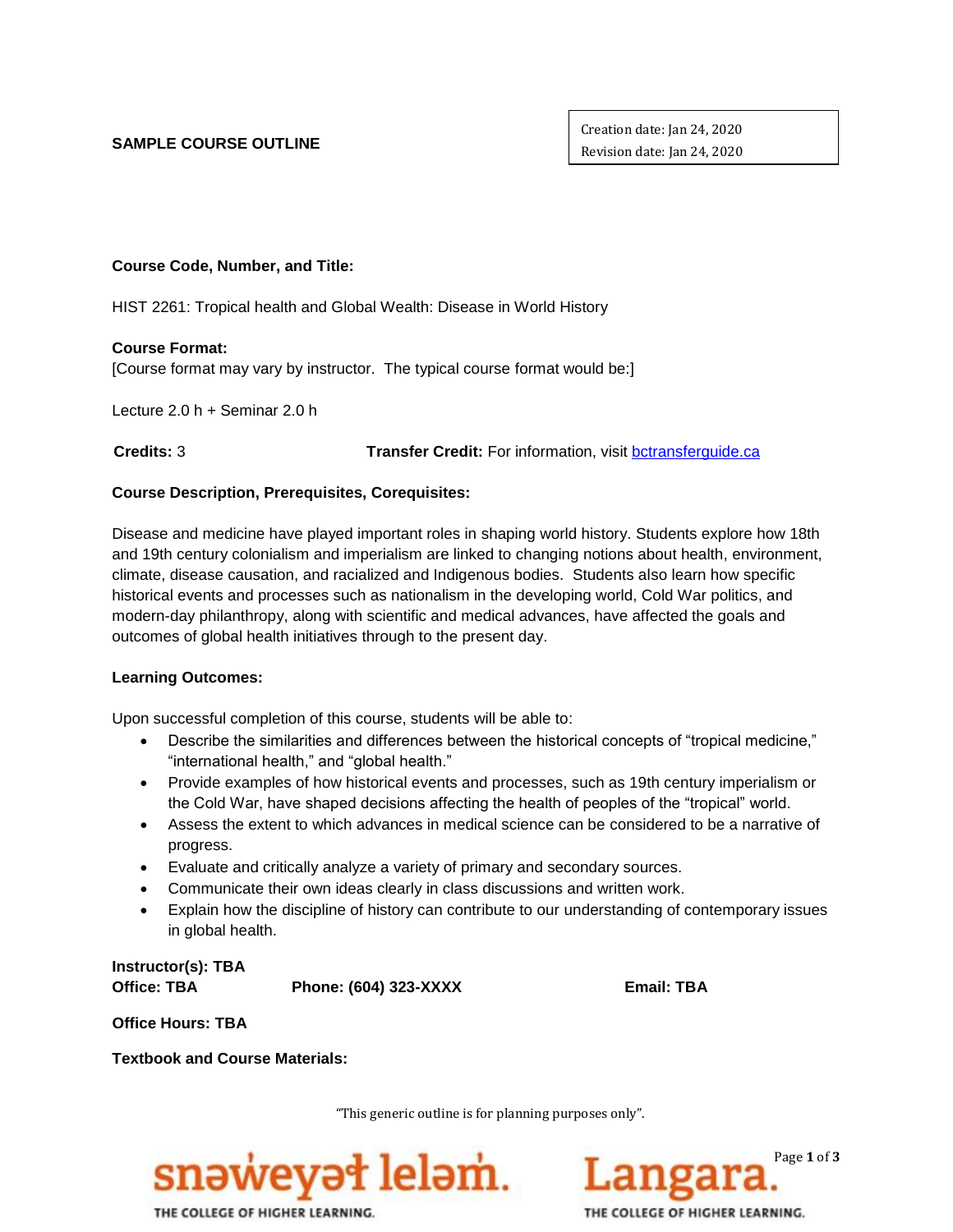[Textbook selection may vary by instructor. An example of texts and course materials for this course might be:}

Toews, A. (ed.). Courseware - selected articles and book extracts

Chakrabarti, P. Medicine and Empire 1600-1960. Basingstoke

For textbook information, visit [https://mycampusstore.langara.bc.ca/buy\\_courselisting.asp?selTerm=3|8](https://mycampusstore.langara.bc.ca/buy_courselisting.asp?selTerm=3|8)

Note: *This course may use an electronic (online) instructional resource that is located outside of Canada for mandatory graded class work. You may be required to enter personal information, such as your name and email address, to log in to this resource. This means that your personal information could be stored on servers located outside of Canada and may be accessed by U.S. authorities, subject to federal laws. Where possible, you may log in with an email pseudonym as long as you provide the pseudonym to me so I can identify you when reviewing your class work.*

#### **Assessments and Weighting:**

(An example of assessments might be:) %

Assignments: 55% Participation: 10% Final exam: 25% Other: 10%

#### **Grading System:** Letter grade

Specific grading schemes will be detailed in each course section outline.

*Information unavailable, please consult Department for details*

# **Topics Covered:**

[Topics covered may vary by instructor. An example of topics covered might be:]

*Information unavailable, please consult Department for details*

As a student at Langara, you are responsible for familiarizing yourself and complying with the following policies:

## **College Policies:**

E1003 - [Student Code of Conduct](https://langara.ca/about-langara/policies/pdf/E1003.pdf)  F1004 - [Code of Academic](http://langara.bc.ca/registration-and-records/pdf/F1004.pdf) Conduct E2008 - Academic Standing - [Academic Probation and Academic Suspension](file://///EMPLHOME_SERVER/HOME/ACCOUNTS/EMPL/SBOWERS/Committee%20Work/Course%20Outline%20Policy%20Committee/E2008%20-%20Academic%20Standing%20-%20Academic%20Probation%20and%20Academic%20Suspension) E2006 - [Appeal of Final Grade](http://langara.bc.ca/registration-and-records/pdf/E2006.pdf) F1002 - [Concerns about Instruction](http://langara.bc.ca/registration-and-records/pdf/F1002.pdf) E2011 - [Withdrawal from Courses](http://langara.bc.ca/registration-and-records/pdf/E2011.pdf)

"This generic outline is for planning purposes only".





THE COLLEGE OF HIGHER LEARNING.